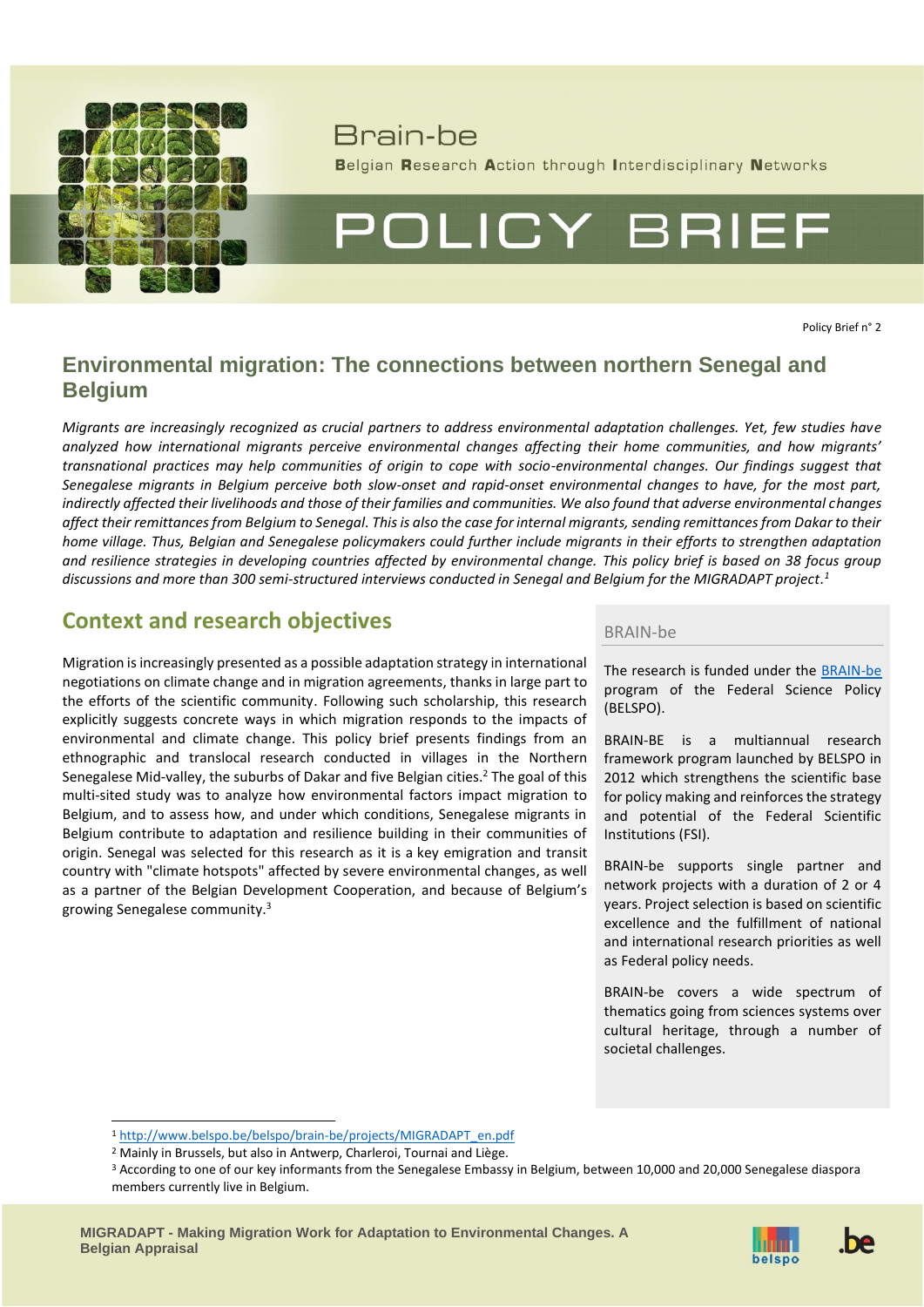## **Main findings**

#### **Environmental factors indirectly impact migration to Belgium**

At the household level, **pre-existing** v**ulnerability and adaptive capacity was found to affect which local adaptation strategies – including migration – were undertaken to respond to various environmental risks**. Such risks include both rapid-onset (floods, heatwaves) and slow-onset (drought, desertification) events, as well as environmental degradation and pollution (air, water and soil). These were not solely attributed to climate change but also, or mainly, to poor rural land and urban management and to hydro-infrastructure projects<sup>4</sup>. International migration **to Belgium was not directly or primarily attributed to environmental stressors, but rather to socio-economic ones**. Many respondents considered their emigration firstly as a search for resources as they were unable to support their family and/or fulfil their own needs and aspirations. Yet, such factors were put under increased pressure by **adverse environmental effects.** For example, many migrants in Belgium explained that their parents (often farmers), or themselves (as part-time farmers), were affected by various environmental factors (e.g. rainfall variability, unexpected dam releases, larval plagues, wandering grazers). This, combined with a lack of "adapted" agricultural production, resulted in debt, and barriers to finance and land access. Low selling prices, discriminatory public policies, and distorted markets were also deemed to cause unbearable levels of precarity and vulnerability.

#### **Environmental change impact relations between migrants and non-migrants**

Although the impact of environmental factors on respondents' migration to Belgium was limited, environmental changes were found to impact the relationships between migrants and non-migrants, and the practices that connect them. First, environmental impacts in Senegal led to internal migrants in Dakar and nonmigrants requesting **more financial and material remittances** from diaspora members in Europe. Second, the latter were expected to **find development partners and cooperate with migrant/hometown associations**. Third, migrants were asked to contribute to **"productive" investments in their community of origin**. In Belgium, most respondents reported that they wished to contribute to enhancing living conditions in their community of origin, including through initiatives seeking to address adverse environmental impacts. Yet, migrants' incapacity to deliver on these requests was an important source of frustration for them.

#### ➢ *Increased financial and material remittance requests*

Such requests were either addressed to individuals or formulated through neighborhood associations in Dakar or Hometown Associations' (HTAs) sections abroad. In the short-term and at the household-level, financial remittances served as coping strategy to deal with losses in livelihoods (e.g., cattle and/or agricultural yields) and/or income, following drought, heavy rains and/or strong winds at the start of the rainy season. Sometimes, funds were also gathered collectively from the diaspora and sent to villages to complement humanitarian aid, buy food and basic products, or rebuild damaged houses. In the longer term, besides sending regular financial remittances to their relatives in Senegal, migrants sought to contribute to public infrastructure via HTAs and to set up collective development projects oriented towards their home village (e.g. the building of public water boreholes connected to private water taps to irrigate collective and private vegetable gardens).

#### ➢ *The expectation to find development partners for longer-term adaptation*

Addressing slow-onset environmental changes and land degradation was perceived as being beyond migrants' reach without the help of external partners. Most believed that their family members could choose to stay in their home village if they

<sup>4</sup> Ironically, these had sometimes been labeled as 'adaptation' projects (e.g. Manantali hydro-electric dam in the Mid-valley).



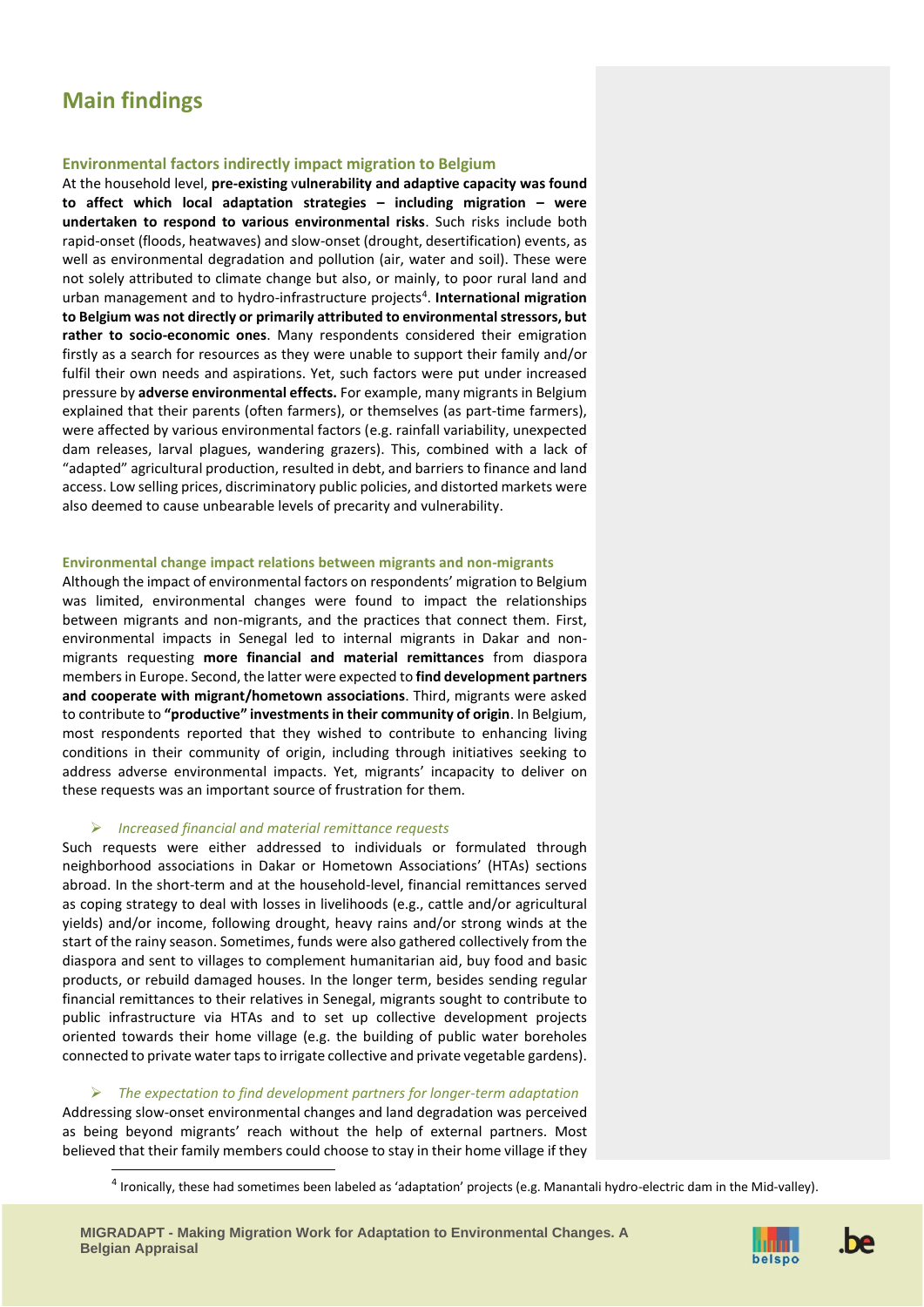had the necessary financial and technical means and knowledge to react to socioenvironmental impacts. Therefore, besides engaging with their HTA, some migrants also engaged with regional (e.g., NANN-K) and/or national civil society organizations (e.g., Senebel), diaspora investment clubs (e.g., FONGAD-Invest), or policy initiatives (FAISE). However, most respondents **did not know "on which doors to knock"** to find partners, obtain adequate funding, or improve their technical know-how to support their projects and pursue their goals effectively.

#### ➢ *The expectation to support economic investments that build resilience*

Migrants' investments in housing, land, and/or small businesses contribute to the diversification of economic activities and increases in income. However, migrants' contributions to climate change adaptation were less evident. Farmers who had access to alternative income sources reported being able to adapt their agricultural strategies to changes in production and sales conditions(e.g. fluctuating prices). Yet, the size of financial remittances often appeared too limited to allow villagers to invest in agricultural means of production (e.g. motor pumps, tractors, protection fences, nets). Moreover, some villagers in Senegal sometimes believed that diaspora members were disconnected from local realities and thus failed to grasp ecological fragility. Migrants usually agreed to lack knowledge and know-how in this regard. The establishment of non-agricultural businesses (e.g. welding and hardware stores, hair salons) was often perceived to improve rural households' resilience.

#### **Current barriers to action**

However, some migrants do not have enough relatives or hometown/village members in Belgium, nor can they rely on a **social network** to organize structural collective action. They also often encounter **administrative barriers**, mostly in Belgium, to find co-development partners (NGOs, municipalities, cities, etc.). **Trust issues** often hinder collaboration with local government institutions in Senegal. Migrants in Belgium, together with diaspora members from other European countries, constitute a powerful emerging interest group. Finding synergies between the diaspora and local authorities is therefore key. Moreover, respondents recognized that they would be better able to contribute to adaptation strategies in their home community through enhanced **socio-economic integration in Belgium**. Migrants with precarious low-skilled jobs, and/or with an uncertain legal status had few savings to donate or invest in Senegal. Individual remittances' transfer costs constituted an additional hindrance. As for collective remittances, irregular migrants could hardly afford membership costs and monthly contributions, nor could they engage fully in the association, fearing that they will be turned away because of their status. In light of this, social and economic integration policies in Belgium could further leverage the diaspora's potential to engage in transnational activities.

## **Conclusion and recommendations**

Senegalese migrants in Belgium are concerned about adverse environmental changes that affect daily living conditions in their communities of origin. Yet, they possesslimited financial and technical capacity to effectively enhance those through individual and collective remittances. Most respondents believed that such issues could only be solved collectively through partnerships and political action focused on understanding the causes of environmental degradation and learning how to cope with its adverse effects. In this regard, **Belgian and Senegalese policymakers could further engage the diaspora and strengthen existing transnational practices by supporting and enabling adaptation-focused actions and projects**.



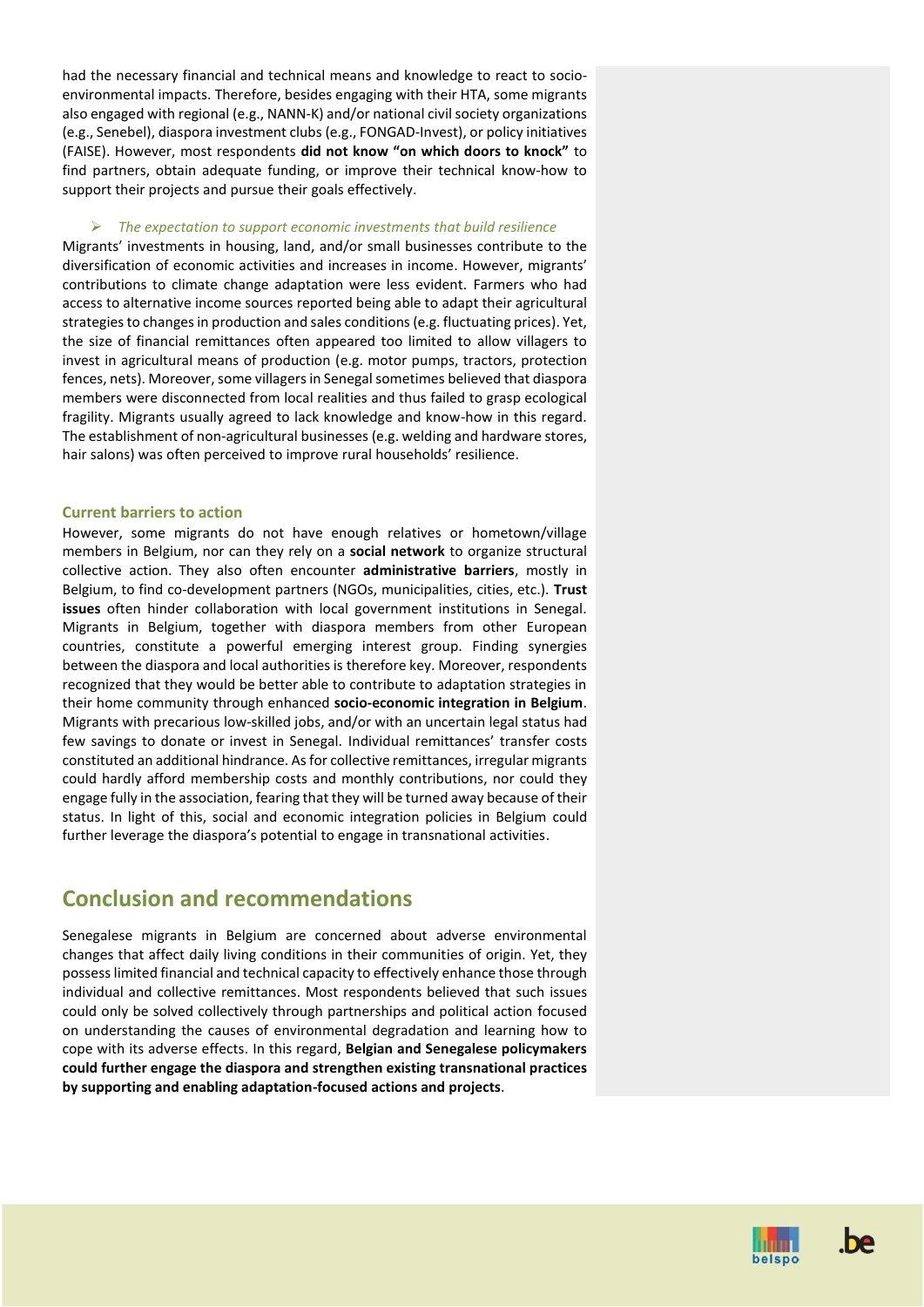### **Priority Area 1: Enabling adaptation actions that include the diaspora and help non-migrants respond to environmental change**

#### It is recommended:

- ➢ *that Belgian development actors* **support Senegalese policymakers in developing local and national development and adaptation plans, as well as more targeted programs and projects,** that:
	- **include local communities and diaspora members in decision-making processes**, paying special attention to addressing gender disparities as women are much less represented in decision-making;
	- **strengthen access to land and provide technical support to farmers and migrants**, including for maintaining various types of 'adapted' communal infrastructure (e.g., dripping irrigation systems and solar-powered water pumps; regreening by reforestation and agroforestry), integrating both local and external knowledge;
	- **facilitate migrants and non-migrants' access to adaptation finance** by:
		- supporting local micro-credit<sup>5</sup> and public financial institutions to develop tools to mobilize savings (diaspora bonds) towards sustainable, climate-compatible projects.
		- supporting Senegalese development programs led by various Senegalese institutions<sup>6</sup> which already target the Senegalese abroad, to effectively orient them towards sustainable investments.

#### **Priority Area 2: Overcoming gaps in terms of information, networks, as well as financial and technical capacities, to effectively address adverse environmental impacts**

It is recommended:

- ➢ *that Belgian and Senegalese policymakers at local and regional levels* **co-develop projects with migrants' organizations.** By supporting migrants' organizations in Belgium, these could become important partners for resilience-building projects in communities of origin.<sup>7</sup> Environmental adaptation should be mainstreamed in these projects.
- ➢ *that Belgian and Senegalese policymakers at local and regional levels* **build strong partnerships between municipalities in Belgium and Senegal,<sup>8</sup> migrants and their organizations,** as part of wider international development and solidarity initiatives. These could support migrants when seeking funds and partners to develop projects. Belgian policymakers could for instance develop **match-fund schemes** for migrant associations when socio-environmental criteria are met. They could encourage the creation of **places of exchange** (e.g., an easily accessible online and physical platform) between state actors, NGOs and diaspora organizations in Belgium to improve the flow of information, know-how and experiences;
- ➢ *that Belgian and Senegalese policymakers at the national level* **initiate bilateral agreements supporting financial and material remittances** through:
	- subsidies that reduce the cost of sending money online and/or through mobile phones, and reduce the remittance fees of money transfers (thus supporting SDG 10);<sup>9</sup>
	- reducing or releasing from customs all transferred materials with a social not-for-profit and collective purpose (e.g., health, education, water management).
	- remittance tax relief schemes for ecologically 'adapted' and sustainable, productive, incluive projects
- ➢ *that Belgian and Senegalese policymakers at the national level* **cooperate through bilateral agreements to facilitate international mobility** by:
	- **using certain forms of circular and temporary migration, such as labor-related migration schemes, <sup>10</sup>** to improve professional skills through work experience gained in Belgium, for both high-skilled and low-skilled migrants. Besides providing a decent salary to internationally mobile Senegalese, such experience could be used to pursue activities in more environmentally resilient sectors upon return to Senegal (e.g., in non-agricultural sectors).



<sup>5</sup> Partnerships with PAMECAS Senegal (Partenariat pour la Mobilisation de l'Epargne et le Crédit Au Sénégal), a well-established microfinance institution, could be explored.

<sup>6</sup> Such as : FAISE (Fonds d'Appui à l'Investissement des Sénégalais de l'Extérieur), BAOS (Bureau d'Appui, d'Orientation et de Suivi des Sénégalais de l'Extérieur), ARD (Agences Régionales de Développement) and BEL (Bureau Economique Local).

<sup>7</sup> See IOM's "Summits of the Diasporas"

<sup>8</sup> Local development agencies in Senegal are considered politically more neutral than the local government (due to ethnic class and statutory group tensions) and seem adequate 'consensus partners' for implementing co-development initiatives.

<sup>9</sup> "Reduce to less than 3 % the transaction costs of migrant remittances and eliminate remittance corridors with costs higher than 5%". <sup>10</sup> See Enabel's PALIM project